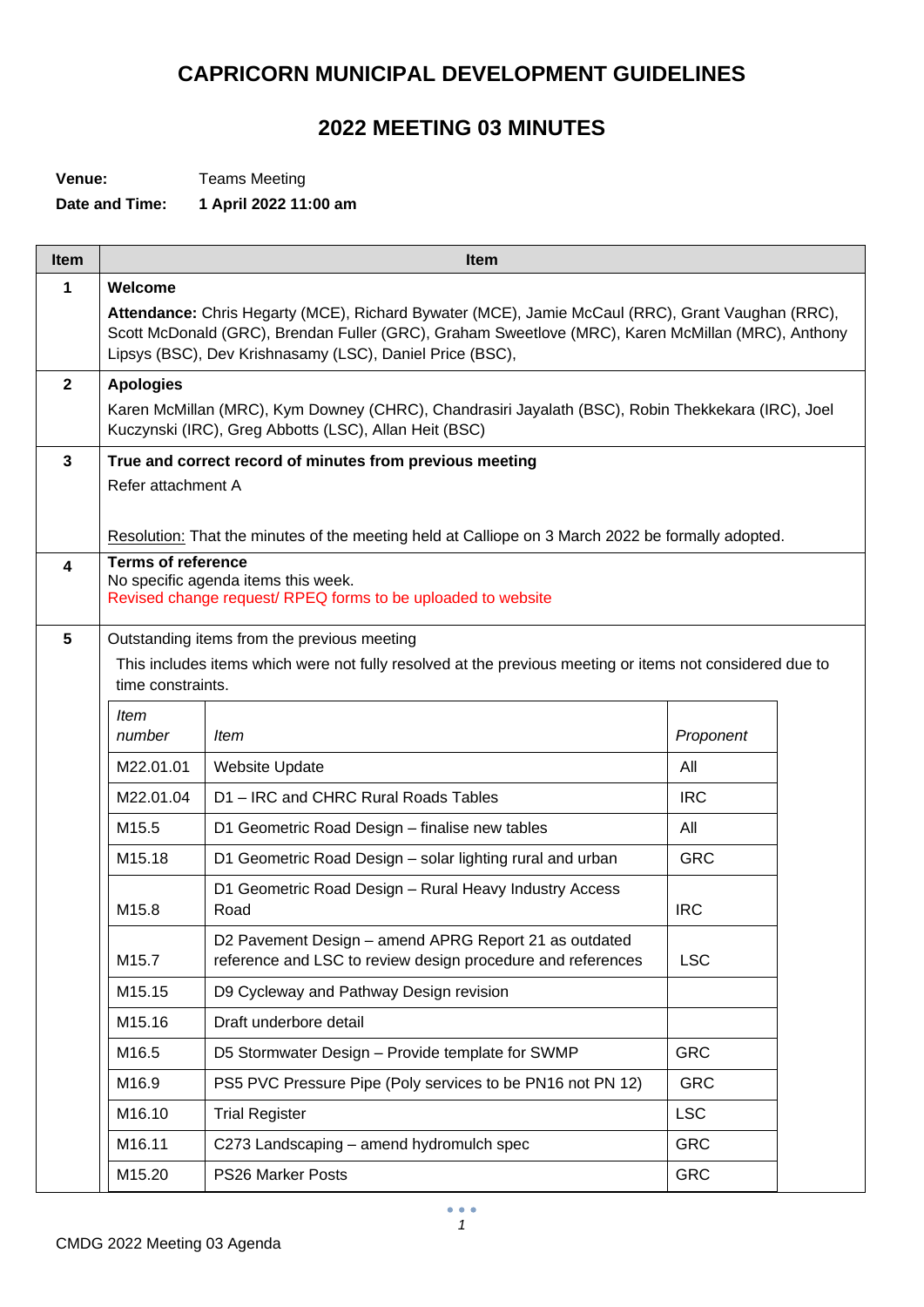| Item             | <b>Item</b>                                                                                                                                                                                                                                                                    |                                                                                                         |                  |  |
|------------------|--------------------------------------------------------------------------------------------------------------------------------------------------------------------------------------------------------------------------------------------------------------------------------|---------------------------------------------------------------------------------------------------------|------------------|--|
|                  | M15.21                                                                                                                                                                                                                                                                         | PS28 Gaskets                                                                                            | <b>GRC</b>       |  |
|                  | M15.22                                                                                                                                                                                                                                                                         | C242 Pavements - Amend references as advised by GRC                                                     | <b>GRC</b>       |  |
|                  | M22.01.08                                                                                                                                                                                                                                                                      | CMDG-S-030 Type C Vertical H.C.                                                                         | <b>RRC</b>       |  |
|                  | M22.02.07                                                                                                                                                                                                                                                                      | CMDG-W-040 and S-090 Trenching Detail                                                                   |                  |  |
|                  | M22.02.04                                                                                                                                                                                                                                                                      | CMDG-R-050 Drawing review                                                                               | <b>LSC</b>       |  |
|                  | M22.02.05                                                                                                                                                                                                                                                                      | Use of Corrugated polypropylene drainage pipes                                                          | <b>LSC</b>       |  |
|                  | M22.02.06                                                                                                                                                                                                                                                                      | CMDG-D-033 Use of Precast Square roof water pits                                                        | <b>LSC</b>       |  |
|                  |                                                                                                                                                                                                                                                                                | D6 Site regrading - consider retaining wall issue                                                       | <b>LSC</b>       |  |
| 6                | <b>New Agenda Items</b>                                                                                                                                                                                                                                                        |                                                                                                         |                  |  |
|                  |                                                                                                                                                                                                                                                                                |                                                                                                         |                  |  |
|                  | <b>Item</b><br>number                                                                                                                                                                                                                                                          | <b>Item</b>                                                                                             | <b>Proponent</b> |  |
|                  | M22.03.01                                                                                                                                                                                                                                                                      | Lockrail park access                                                                                    |                  |  |
|                  | M22.03.02                                                                                                                                                                                                                                                                      | CMDG-G-20 Heavy Duty Cattle Grid Drawing Updated                                                        | <b>GRC</b>       |  |
|                  | M22.03.03                                                                                                                                                                                                                                                                      | D2, C242 & C221 Use of Recycled Glass                                                                   | <b>GRC</b>       |  |
|                  | M22.03.04                                                                                                                                                                                                                                                                      | D11 and D12 - Removal of "Trunk" and "Non-Trunk" wording<br>from scope section. D11.01.01 and D12.01.01 | <b>GRC</b>       |  |
|                  | M22.03.05                                                                                                                                                                                                                                                                      | CP1.28 Bonding of uncompleted works. Amendments to<br>document.                                         | <b>GRC</b>       |  |
| $\overline{7}$   | <b>General Business</b>                                                                                                                                                                                                                                                        |                                                                                                         |                  |  |
|                  | <b>IPWEAQ Drawing Review not discussed</b><br>Grant mentioned that Jon Ashman (LSC) has requested the old CMDG landscaping drawing in .dwg<br>٠<br>format as he has a cadet available to complete some work on them. Richard to locate drawings and<br>send to Jon (cc Grant). |                                                                                                         |                  |  |
| 8                | <b>Next Meeting</b><br>Next meeting to be via Teams on 29 <sup>th</sup> April at 11am.                                                                                                                                                                                         |                                                                                                         |                  |  |
| $\boldsymbol{9}$ | <b>CMDG Action Register</b>                                                                                                                                                                                                                                                    |                                                                                                         |                  |  |
|                  |                                                                                                                                                                                                                                                                                | The latest register is Attachment A                                                                     |                  |  |
| 10               | <b>Meeting Closed at 12.05pm</b>                                                                                                                                                                                                                                               |                                                                                                         |                  |  |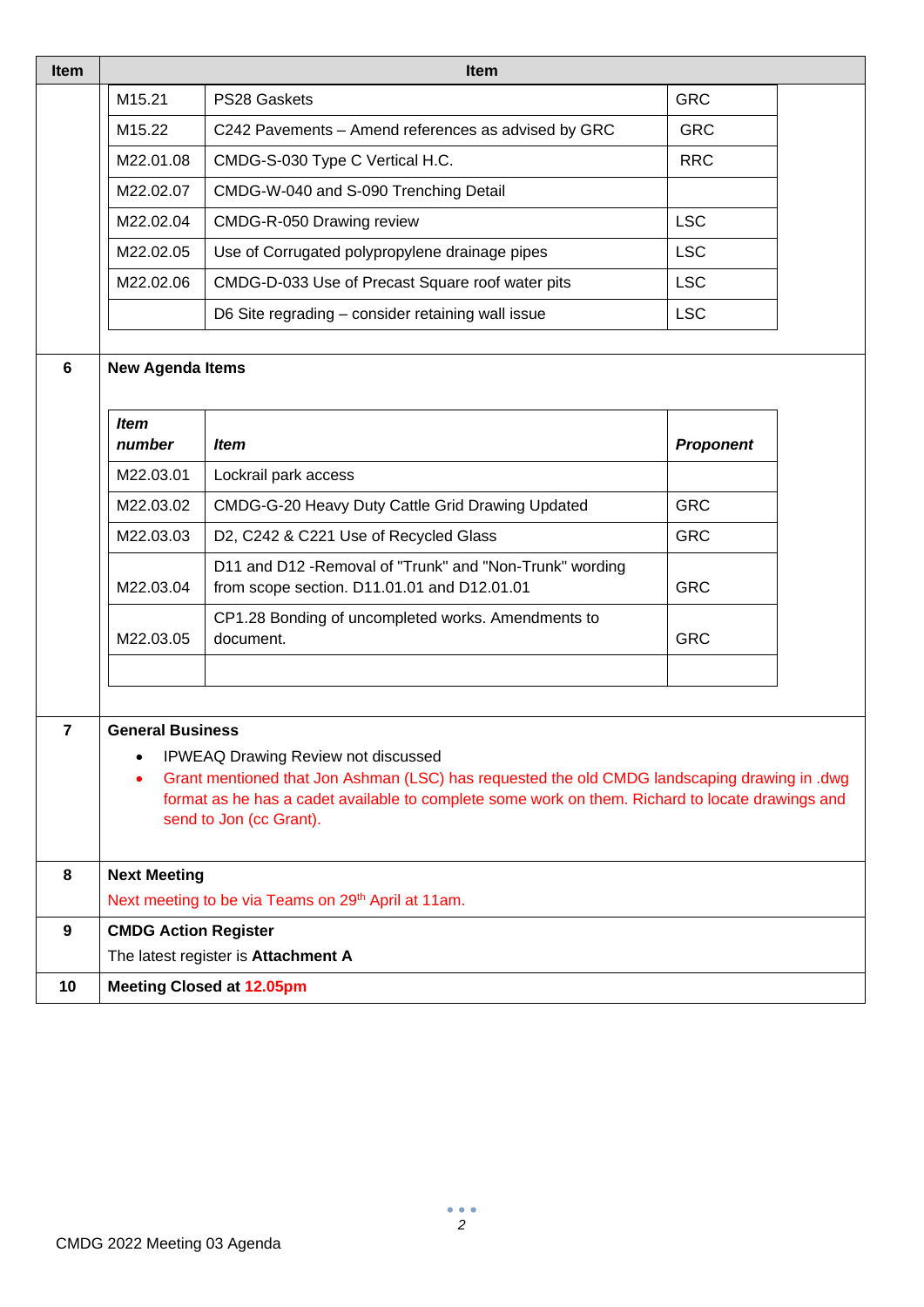Agenda Items Detail

| Item No.  | <b>Item Details</b>                                                                                                                                                                                                                                                                                                                                        |
|-----------|------------------------------------------------------------------------------------------------------------------------------------------------------------------------------------------------------------------------------------------------------------------------------------------------------------------------------------------------------------|
| M22.01.01 | <b>Website Update</b>                                                                                                                                                                                                                                                                                                                                      |
|           | Preparation of a brief is currently underway.                                                                                                                                                                                                                                                                                                              |
|           | Resolution                                                                                                                                                                                                                                                                                                                                                 |
|           | Jamie mentioned that there has been internal discussion at RRC regarding the tender assessment<br>criteria. Grant to provide further details in relation to the assessment criteria. Potential for MCE to<br>facilitate website tender process. Draft scope document to be sent to Scott for GRC procurement/<br>legal team to review.<br><b>Action By</b> |
|           | Grant Vaughan (RRC) and Richard Bywater (MCE)                                                                                                                                                                                                                                                                                                              |
| M22.01.04 | D1 - IRC and CHRC Rural Roads Tables                                                                                                                                                                                                                                                                                                                       |
|           | Proposed changes to IRC and CHRC rural roads tables have been emailed out.<br>Awaiting IRC and CHRC approval for changes before implementing<br><b>Suggested Resolution</b><br><b>Nil</b><br><b>Action By</b>                                                                                                                                              |
| M15.5     | D1 Geometric Road Design - finalise new tables                                                                                                                                                                                                                                                                                                             |
|           | Previous resolution was                                                                                                                                                                                                                                                                                                                                    |
|           |                                                                                                                                                                                                                                                                                                                                                            |
|           | • Agreement to use Council watermarks on individual tables                                                                                                                                                                                                                                                                                                 |
|           | • Scott to send notes regarding lighting specification changes to D1 (M15.18) • Definitions of road<br>hierarchies to be consistent with Street Design Manual and across councils.                                                                                                                                                                         |
|           | • Agreement to remove standard cross sections and recreate as standard drawings                                                                                                                                                                                                                                                                            |
|           | • Agreement that document order of priority set out above is ok.                                                                                                                                                                                                                                                                                           |
|           | • Councils to update D1 tables to new format (ideally prior to next meeting). Priority 1.                                                                                                                                                                                                                                                                  |
|           | . Rural and Urban tables in appendix. All councils to complete revised rural tables as per urban tables.<br>Priority 2.                                                                                                                                                                                                                                    |
|           | . RRC to proceed separately with industry consultation regarding proposed significant changes to D1.<br>This will initially involve an email to industry (2 weeks to respond) with a copy of the new RRC Urban<br>Roads Table and explanation of the reasoning behind the proposed changes.                                                                |
|           | Simply need to discuss status of new D1 Urban road tables needed to progress this item.<br>LSC is working on Urban tables<br>٠<br>GRC has completed changes to urban tables<br>٠                                                                                                                                                                           |
|           | RRC has changes to both urban and rural tables in progress                                                                                                                                                                                                                                                                                                 |
|           | Urban and rural cross section drawings will need to be added to the standard drawings at the                                                                                                                                                                                                                                                               |
|           | same time as the cross sections are removed from D1                                                                                                                                                                                                                                                                                                        |
|           | Resolution                                                                                                                                                                                                                                                                                                                                                 |
|           | A two week deadline is to be implemented for the urban table updates for inclusion in the next revision<br>of D1. 4 weeks will be given for the rural tables. RRC and LSC will complete industry consultation for<br>the changes following the 2 week response period ending Friday 14 <sup>th</sup> April.                                                |
|           | Cross section drawings to be created.                                                                                                                                                                                                                                                                                                                      |
|           |                                                                                                                                                                                                                                                                                                                                                            |
|           | <b>Action By</b>                                                                                                                                                                                                                                                                                                                                           |
|           | All                                                                                                                                                                                                                                                                                                                                                        |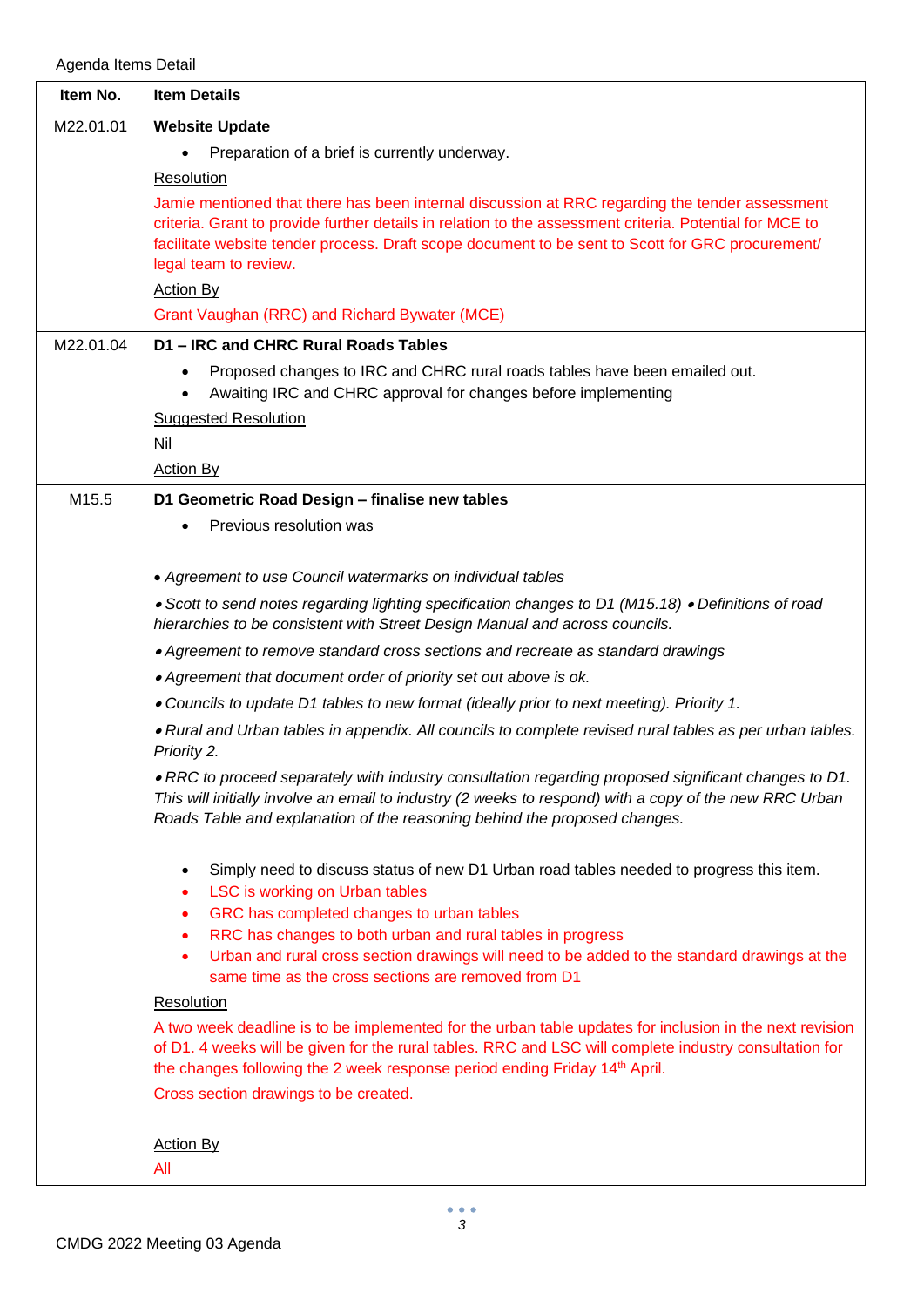| M15.18 | D1 Geometric Road Design - Solar Lighting                                                                                                                                                                                                                           |
|--------|---------------------------------------------------------------------------------------------------------------------------------------------------------------------------------------------------------------------------------------------------------------------|
|        | Attachment B is GRC's policy for Solar Street Lighting. There are annotations by Brendan<br>Fuller in the left hand column regarding applicability for urban and rural<br>The previous resolution was:<br>$\bullet$                                                 |
|        |                                                                                                                                                                                                                                                                     |
|        | Recommended actions are:                                                                                                                                                                                                                                            |
|        | Amend D01.19 Lighting (Urban) to include GRC Policy items noted as relevant to urban<br>Amend D01.25 Lighting (Rural) to include GRC Policy items noted as relevant to rural<br>Development of a Purchase Specification for Solar Lights.<br>$\bullet$              |
|        | Cardno to send out the policy split into "Rural" & "Urban" for review and wordsmithing by all councils.<br>Ideally this will be able to be added to D01.19 & D01.25. It is understood a point of difference may be<br>required for incorporation into the document. |
|        | Need to discuss the status of this item and any proposed changes to D1.                                                                                                                                                                                             |
|        | Resolution                                                                                                                                                                                                                                                          |
|        | RRC would like more time to review<br>٠                                                                                                                                                                                                                             |
|        | LSC to review in comparison with internal policies<br>٠                                                                                                                                                                                                             |
|        | GRC to create purchase specification for review by committee<br>$\bullet$                                                                                                                                                                                           |
|        | <b>Action By</b>                                                                                                                                                                                                                                                    |
|        | LSC, RRC, GRC                                                                                                                                                                                                                                                       |
| M15.7  | D1 Geometric Road Design - Rural Heavy Industry Access Road                                                                                                                                                                                                         |
|        | Attachment C is the previous information provided on this matter referred to in the resolution                                                                                                                                                                      |
|        | below.<br>The following resolution was made.                                                                                                                                                                                                                        |
|        | Question raised by IRC for the consideration of the inclusion of a "Rural Heavy Industry Access Road"<br>(Mine Access) or similar wording with appropriate associated elements within the Road hierarchy.                                                           |
|        | GRC to provide the TMR drawing for Industrial Collector that was presented in the meeting.<br>This will be distributed to the other council's. See attachment 18                                                                                                    |
|        | Street Type to be added to table D2.08.1 "Resource Access Road"                                                                                                                                                                                                     |
|        | IRC to provide proposal for inclusion into CMDG.<br>۰                                                                                                                                                                                                               |
|        | SD1807 provided for information<br>GRC Standard Drawings attached for information Refer Att 19, 20, 21 & 22                                                                                                                                                         |
|        |                                                                                                                                                                                                                                                                     |
|        | Need to discuss the status of this item and any proposed changes to D1 and D2.                                                                                                                                                                                      |
|        | Resolution                                                                                                                                                                                                                                                          |
|        | Further information required from IRC<br>Committee to review GRC drawings to determine if they should be added to CMDG standard<br>٠                                                                                                                                |
|        | drawings.                                                                                                                                                                                                                                                           |
|        | <b>Action By</b>                                                                                                                                                                                                                                                    |
|        | IRC, All                                                                                                                                                                                                                                                            |
| M15.7  | D2 Pavement Design - amend APRG Report 21 as outdated reference and LSC to review                                                                                                                                                                                   |
|        | design procedure and references                                                                                                                                                                                                                                     |
|        | Unsure of status of this item - are LSC reviewing the document?.                                                                                                                                                                                                    |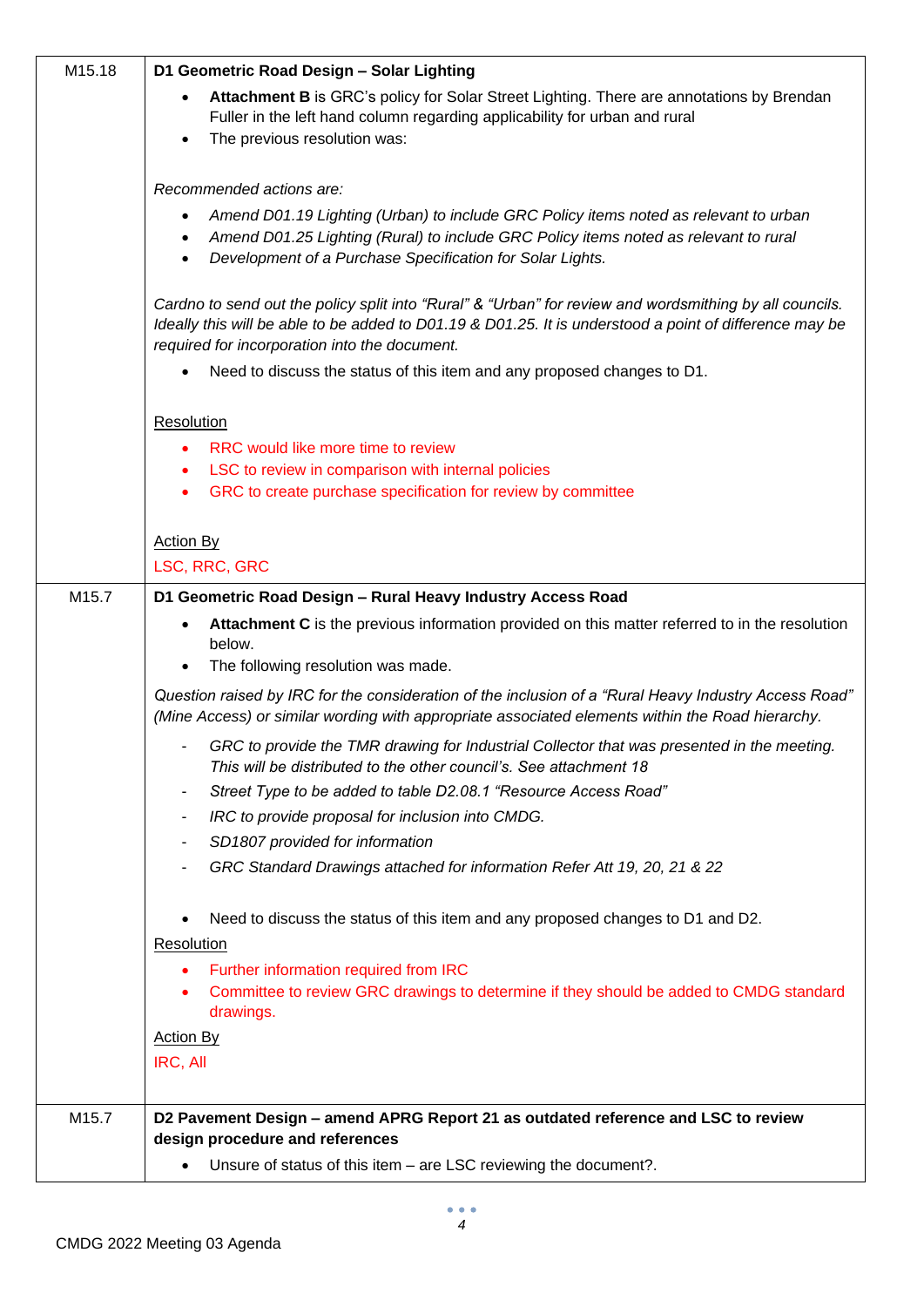|        | Resolution                                                                                                                                                                        |
|--------|-----------------------------------------------------------------------------------------------------------------------------------------------------------------------------------|
|        | Grant to review document and construction specification (e.g. C242)                                                                                                               |
|        | <b>Action By</b><br><b>RRC</b>                                                                                                                                                    |
| M15.15 | D9 Cycleway and Pathway Design revision - Not discussed                                                                                                                           |
|        | Previous resolution was                                                                                                                                                           |
|        | Cardno to check D9 and check where we are at with the changes                                                                                                                     |
|        | MCE have not progressed the review at this stage.                                                                                                                                 |
|        | <b>Suggested Resolution</b>                                                                                                                                                       |
|        | <b>Nil</b>                                                                                                                                                                        |
|        | Action By MCE                                                                                                                                                                     |
| M15.16 | <b>Draft Underbore Detail - Not discussed</b>                                                                                                                                     |
|        | The previous resolution was                                                                                                                                                       |
|        | Cardno to provide draft underbore detail for consideration.                                                                                                                       |
|        | MCE intend to progress this item with a draft drawing based on SEQ – any examples or                                                                                              |
|        | advice on content from members would be appreciated.                                                                                                                              |
|        | <b>Suggested Resolution</b><br>Nil                                                                                                                                                |
|        |                                                                                                                                                                                   |
|        | Action By MCE                                                                                                                                                                     |
| M16.5  | D5 Stormwater Design - Template for SWMP - Not discussed                                                                                                                          |
|        | Previously an agenda item 16.5 (Meeting did not proceed)                                                                                                                          |
|        | GRC have provided a template Attachment D for consideration and discussion.<br>Clause D05.21 currently reads as follows.                                                          |
|        |                                                                                                                                                                                   |
|        | D05.21. SITE BASED STORMWATER MANAGEMENT PLAN (SWMP) D05.21.01. Where required by<br>Council, the developer is obliged to submit Site Based Stormwater Management Plan addressing |
|        | Quantity and Quality aspects of stormwater management.                                                                                                                            |
|        | <b>Suggested Resolution</b>                                                                                                                                                       |
|        | That the Stormwater template be included as Annexure D05A and Clause D05.21 be amended to                                                                                         |
|        | reference the new Annexure.                                                                                                                                                       |
|        | Action By MCE                                                                                                                                                                     |
| M16.9  | PS5 PVC Pressure Pipe (Poly services to be PN16 not PN 12) - Not discussed                                                                                                        |
|        | PS-4 CMDG Purchase Specification. Clause 4.0. Pressure Classification (PN) - New<br>Installations - PN 12.5 (1250 KPa or 1.25 MPa @ 20o C).                                       |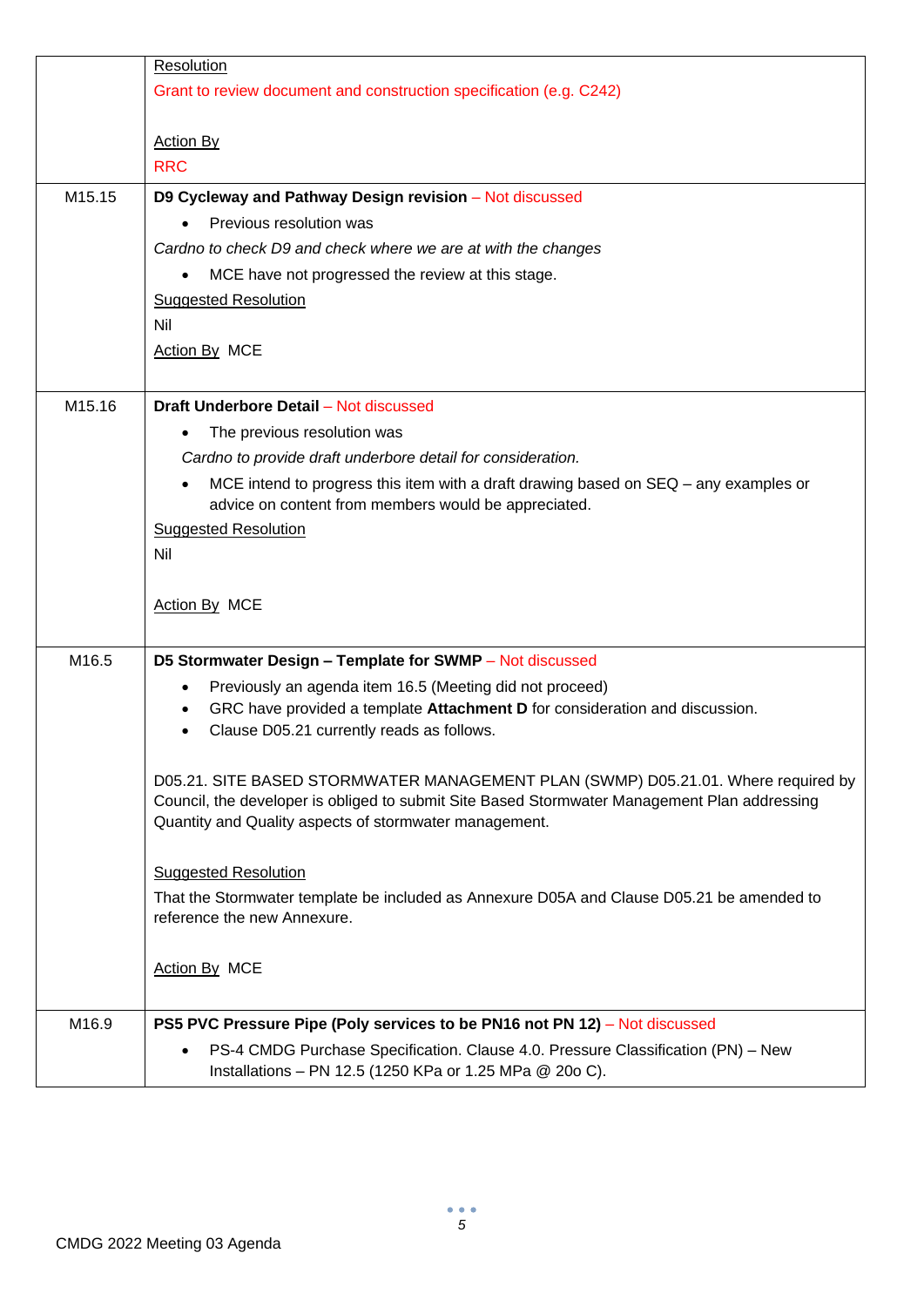|        | 4.0<br>Pressure Classification (PN) -                                                                                                                                                                  |
|--------|--------------------------------------------------------------------------------------------------------------------------------------------------------------------------------------------------------|
|        | New Installations - PN 12.5 (1250 kPa or 1.25 MPa @ 20° C);<br>PN 16 (1600 kPa or 1.6 MPa @ 20° C).<br>Repairs -                                                                                       |
|        | See Attachment E for current PS-4 Purchase Specification                                                                                                                                               |
|        | Proposal:                                                                                                                                                                                              |
|        | PS-5 CMDG Purchase Specification Clause 5.0 Pressure Classification (PN) - (generally<br>below ground use) uPVC Series 2 - PN 12; MPVC Series 2 - PN 16; OPVC Series 2 - PN 16,<br>Material Class 400. |
|        | PS-5 Clause 5 for reference                                                                                                                                                                            |
|        | 5.0<br>Pressure Classification (PN) - (generally below ground use)                                                                                                                                     |
|        | uPVC Series 2<br>PN 12;<br><b>MPVC Series 2</b><br>PN 16;<br><b>OPVC Series 2</b><br>PN 16, Material Class 400.                                                                                        |
|        |                                                                                                                                                                                                        |
|        | Current Guidelines require water mains to be PN16, but the poly services are required to be<br>PN12.                                                                                                   |
|        | Pressure Testing reaches 1250Kpa. This may compromise the structural integrity of the PN12<br>pipe.                                                                                                    |
|        | <b>Proposed Resolution</b>                                                                                                                                                                             |
|        | Amend PS5 Clause 4.0 as follows                                                                                                                                                                        |
|        | Pressure Classification (PN) – New Installations – PN 16 (1600 KPa or 1.6 MPa @ 20o C).                                                                                                                |
|        | <b>Action By MCE</b>                                                                                                                                                                                   |
| M16.10 | Trial Register - Not discussed                                                                                                                                                                         |
|        | LSC has proposed the creation of a trial register to track the progress of any                                                                                                                         |
|        | ongoing/successful trials. An example of this would be the use of new materials<br>Discussion on implementation (who will have access to this and how?)                                                |
|        | It is suggested that the trial register be created as a separate page in the Action Register                                                                                                           |
|        | Excel file. That way it should be visited regularly not forgotten.                                                                                                                                     |
|        | <b>Proposed Resolution</b>                                                                                                                                                                             |
|        | A new sheet be created in the Action Register for the Trial Register. All LGE's are to provide<br>information on any trials they have underway.                                                        |
|        | <b>Action By MCE</b>                                                                                                                                                                                   |
|        |                                                                                                                                                                                                        |
| M16.11 | C273 Landscaping - amend hydromulch spec - Not discussed                                                                                                                                               |
|        | The current hydro mulch specification uses seed variety's that are more suited to colder                                                                                                               |
|        | climates. See Attachment F for example seed mix used by Dennis Contracting Services<br><b>Proposed Resolution</b>                                                                                      |
|        | .For discussion                                                                                                                                                                                        |
|        | <b>Action By</b>                                                                                                                                                                                       |
|        |                                                                                                                                                                                                        |
| M15.20 | <b>PS26 Marker Posts - Not discussed</b>                                                                                                                                                               |
|        | <b>Attachment G</b> is draft PS26 provided by GRC                                                                                                                                                      |
|        | The previous resolution was:                                                                                                                                                                           |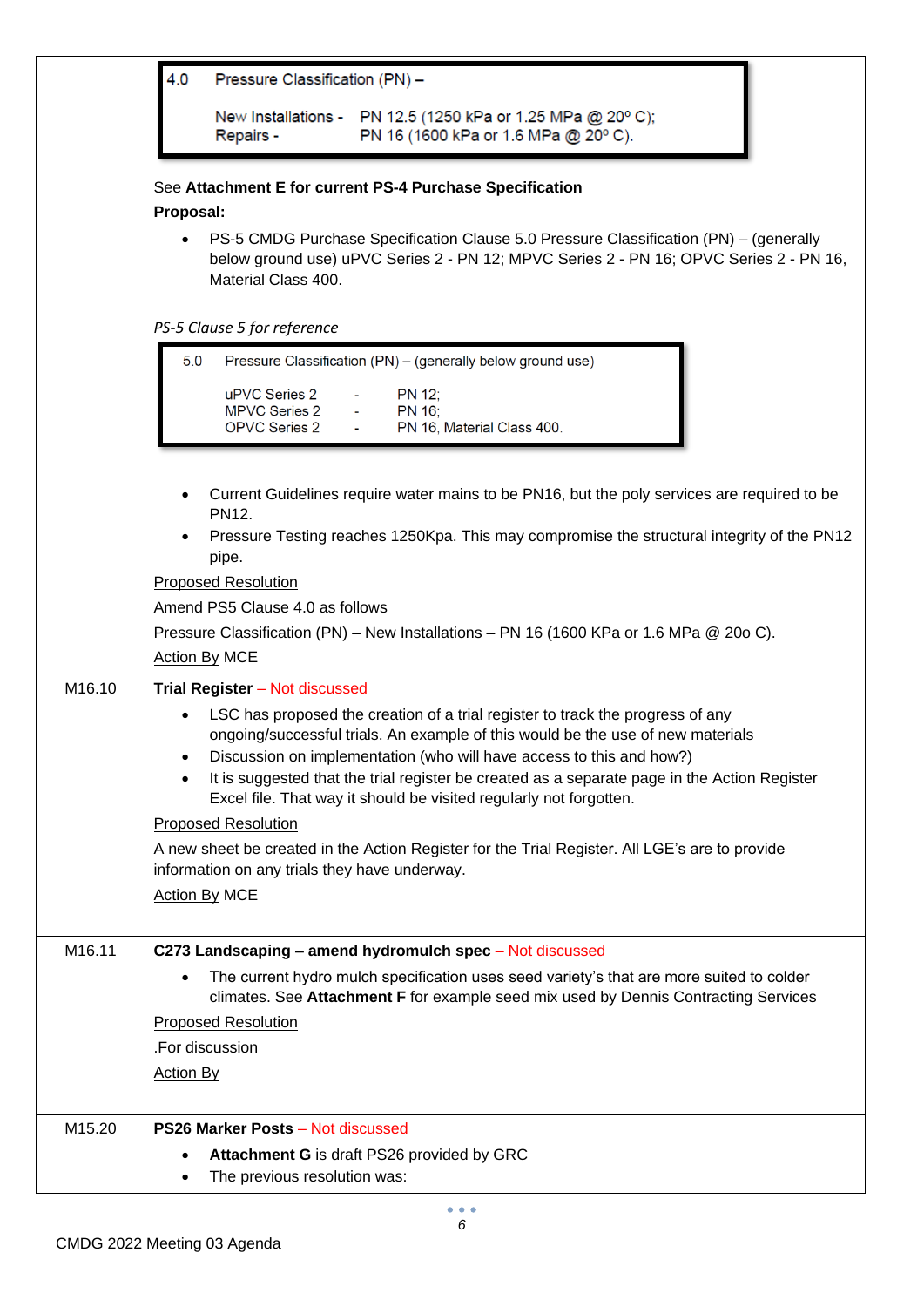|                    | Amended Purchase Spec PS26 provided by GRC.                                                                                                                                                                                                                                                                                                                                                                                                                                                                                                                                                                                                                                                                                                                                                                                                                                                                                                                                                                                                                                                                                                                                                                                                                                                                                                                                                                                                                                                                                                                                                                                                                                                                                                                                                                                                                                                                                                                                                                                                                                                                                                                                                       |        |
|--------------------|---------------------------------------------------------------------------------------------------------------------------------------------------------------------------------------------------------------------------------------------------------------------------------------------------------------------------------------------------------------------------------------------------------------------------------------------------------------------------------------------------------------------------------------------------------------------------------------------------------------------------------------------------------------------------------------------------------------------------------------------------------------------------------------------------------------------------------------------------------------------------------------------------------------------------------------------------------------------------------------------------------------------------------------------------------------------------------------------------------------------------------------------------------------------------------------------------------------------------------------------------------------------------------------------------------------------------------------------------------------------------------------------------------------------------------------------------------------------------------------------------------------------------------------------------------------------------------------------------------------------------------------------------------------------------------------------------------------------------------------------------------------------------------------------------------------------------------------------------------------------------------------------------------------------------------------------------------------------------------------------------------------------------------------------------------------------------------------------------------------------------------------------------------------------------------------------------|--------|
|                    | All Councils to confirm if they use timber marker posts or not<br>If no Councils use timber posts this will be replaced on CMDG-W-060 with Flat posts<br>$\bullet$<br>Councils to confirm which colours for which applications                                                                                                                                                                                                                                                                                                                                                                                                                                                                                                                                                                                                                                                                                                                                                                                                                                                                                                                                                                                                                                                                                                                                                                                                                                                                                                                                                                                                                                                                                                                                                                                                                                                                                                                                                                                                                                                                                                                                                                    |        |
|                    | Need guidance on the above dot points so that PS26 can be finalised.<br><b>Proposed Resolution</b><br>.For discussion<br><b>Action By</b>                                                                                                                                                                                                                                                                                                                                                                                                                                                                                                                                                                                                                                                                                                                                                                                                                                                                                                                                                                                                                                                                                                                                                                                                                                                                                                                                                                                                                                                                                                                                                                                                                                                                                                                                                                                                                                                                                                                                                                                                                                                         |        |
| M <sub>15.21</sub> | <b>PS28 Gaskets - Not discussed</b><br>Attachment H is draft specification provided by GRC.<br>The previous resolution was<br>Councils happy to include on website.<br>LSC had previously sent a purchase specification to Cardno. Cardno to locate this document.<br>Need clarification on the LSC specification to finalise.<br><b>Proposed Resolution</b><br>.For discussion<br><b>Action By</b>                                                                                                                                                                                                                                                                                                                                                                                                                                                                                                                                                                                                                                                                                                                                                                                                                                                                                                                                                                                                                                                                                                                                                                                                                                                                                                                                                                                                                                                                                                                                                                                                                                                                                                                                                                                               |        |
| M15.22             | C242 Pavements - Amend references as advised by GRC - Not discussed<br>M15.22.<br><b>C242 Pavements</b><br>Recommended actions from Brendan at GRC are:<br>Add highlighted Australian standards<br>Delete reference to Main Roads documents totally (they were all upgraded to<br>AS1289 reference in 2018)<br><b>REFERENCE DOCUMENTS</b><br>C <sub>242.03</sub><br>C242.03.01 Documents referenced in this Specification are listed in full below whilst<br>being cited in the text in the abbreviated form or code indicated.<br><b>Council Specifications</b><br>(a)<br>C241<br>Stabilisation<br>C244<br>Sprayed Bituminous Surfacing<br>$\overline{\phantom{a}}$<br>Australian Standards<br>(b)<br>AS 1141 Set: Methods for sampling and testing aggregates<br>As 1289 Set Methods of testing soils for engineering purposes<br>AS 1141.14<br>- Particle shape, by proportional calliper.<br>Wet/dry strength variation.<br>AS 1141.22 -<br>AS 1289.3.1.1 -<br>Determination of the liquid limit of a soil - Four point<br>Casagrande method.<br>Calculation of the plasticity index of a soil.<br>AS 1289.3.3.1 -<br>AS 1289.3.6.1 -<br>Determination of the particle size distribution of a soil -<br>Standard method of analysis by sieving.<br>Determination of the particle size distribution of a soil -<br>AS 1289.3.6.3 -<br>Standard method of fine analysis using a hydrometer.<br>Determination of the dry density/moisture content relation of<br>AS 1289.5.1.1 -<br>a soil using standard compaction effort.<br>Determination of the field density of a soil - Sand<br>AS 1289.5.3.1 -<br>replacement method using a sand-cone pouring apparatus.<br>AS 1289.5.4.1 -<br>Compaction control test - Dry density ratio, moisture<br>variation and moisture ratio.<br>AS 1289.5.4.2<br>AS 1289.5.8.1 -<br>Determination of field density and field moisture content of a<br>soil using a nuclear surface moisture - density gauge -<br>Direct transmission mode.<br>AS 1289.6.1.1 -<br>Determination of the California bearing ratio of a soil -<br>Standard laboratory method for a remoulded specimen.<br>AS 5101.4<br>(c)<br>Cardno to action the above recommendations from GRC. | Cardno |
|                    | M <sub>13.8</sub>                                                                                                                                                                                                                                                                                                                                                                                                                                                                                                                                                                                                                                                                                                                                                                                                                                                                                                                                                                                                                                                                                                                                                                                                                                                                                                                                                                                                                                                                                                                                                                                                                                                                                                                                                                                                                                                                                                                                                                                                                                                                                                                                                                                 |        |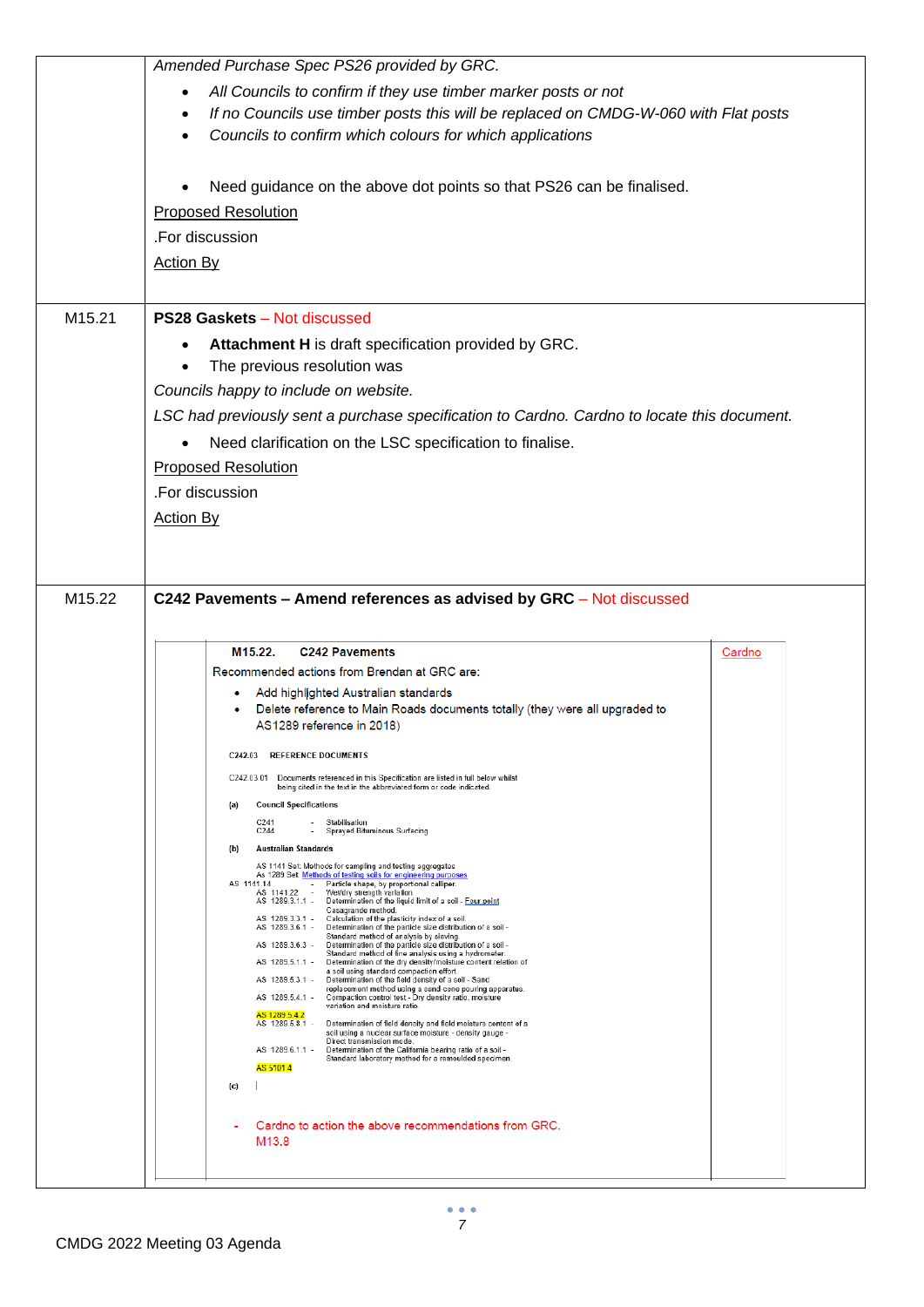|           | <b>Proposed Resolution</b><br>. Add to action register and adopt above changes.<br>Action By: MCE                                                                                                                                                                                                                                                                                                                                                                                                                                                                                                                                                                                                                                                                                                                                                                                                                                                                                                                                                                                                                                                                                                                                                                                                                                                                                                                                                                                                                                                                                                                                                                                                                                                                                                                                                                               |
|-----------|---------------------------------------------------------------------------------------------------------------------------------------------------------------------------------------------------------------------------------------------------------------------------------------------------------------------------------------------------------------------------------------------------------------------------------------------------------------------------------------------------------------------------------------------------------------------------------------------------------------------------------------------------------------------------------------------------------------------------------------------------------------------------------------------------------------------------------------------------------------------------------------------------------------------------------------------------------------------------------------------------------------------------------------------------------------------------------------------------------------------------------------------------------------------------------------------------------------------------------------------------------------------------------------------------------------------------------------------------------------------------------------------------------------------------------------------------------------------------------------------------------------------------------------------------------------------------------------------------------------------------------------------------------------------------------------------------------------------------------------------------------------------------------------------------------------------------------------------------------------------------------|
| M22.01.08 | CMDG-S-030 Type C Vertical H.C. - Not discussed<br>The previous resolution was.<br>General acceptance regarding the use of connections directly above main.<br>Discussion regarding removal of the house drain and Y branch in the Pre Site Development details.<br>Agreement reached that it should be removed.<br>Jamie (RRC) to provide markups to drawing CMDG-S-030 for MCE to complete.<br>Awaiting mark-ups from RRC with a view to providing an amended drawing for consideration<br><b>Suggested Resolution</b><br>Nil<br><b>Action By</b>                                                                                                                                                                                                                                                                                                                                                                                                                                                                                                                                                                                                                                                                                                                                                                                                                                                                                                                                                                                                                                                                                                                                                                                                                                                                                                                             |
| M22.02.07 | <b>CMDG-W-040 and S-090 - Not discussed</b><br>The previous resolution was<br>CMDG-W-040 Ver G - MCE to check specifications for depths etc to be consistent (especially Type C)<br>Standard drawing S-090 to also be updated by MCE following feedback from GRC after staff<br>consultation<br>MCE are preparing a draft drawing with the proposed changes. These changes will include<br>additional feedback from GRC on other worthwhile changes as a result of their internal review.<br><b>Suggested Resolution</b><br>Nil<br><b>Action By MCE</b>                                                                                                                                                                                                                                                                                                                                                                                                                                                                                                                                                                                                                                                                                                                                                                                                                                                                                                                                                                                                                                                                                                                                                                                                                                                                                                                         |
| M22.02.04 | <b>CMDG-R-050</b><br>Comments from Dev at LSC. We have received recent feedback from TMR emphasising the<br>need for "tooled joints" in the location highlighted. According to TMR, the sharp transitions at<br>these joints serve as wayfinding features for the visually impaired. Although these joints<br>appear as lines on the CMDG standard drawing R-50, there is no specific reference to their<br>inclusion<br>4-2021<br><b>CMDG-R-050 E</b><br>Update the standard drawings to include<br>Kerb ramp drawings do not<br>Without this detail, some ramps have been<br>the detail as highlighted from TMR SD<br>specify the provision of a<br>constructed with rounded transitions and<br>1446 (attached)<br>'tooled joint' at the ramp wing<br>have come under scrutiny during TMR<br>funded projects.<br>transition.<br>*Keb ranp to be 1200 min. with or as<br>⊕<br>-Tap of ramp.<br>Refer Note 1<br>According to TMR, the sharp<br>transitions at these joints serve<br><b>Comments from Manager ES:</b><br>Not below<br>as way-finding features for the<br>Looks good to me.<br>Ket rong with<br>visually impaired.<br>(Refer Notes 2 cnd 4)<br>Keb romp wing<br>(Refer Notes 2 and 4)<br>Bren finish rang<br>Comments from C&M:<br>wing at 45°<br>Broam fixiat rom<br>-Seni Mountable Kerl<br>We agree with the amendment request to<br>ving at 45<br>implement a uniform kerb ramp standard.<br><b>Comments from Waste:</b><br>Construction joint<br>No comment<br>Kerb Face [Barrier Kerb]<br>e<br>Broom finish kerb rom<br>at right engin to<br><b>Comments from Water/Sewer:</b><br>COMPLIANT KERB RAWF<br>No comments or objections.<br>PLAN VIEW<br><b>Comments from Infra Design:</b><br>I have reviewed this amendment with<br>Michael. Happy to update drawing to suit<br>and proceed.<br>Refer <b>Attachment ??</b> for marked up changes to CMDG-R-050 |
|           | Tooled joint note has been added and additional minor changes made. Richard mentioned<br>that it would be worth considering the inclusion of information or reference to the TMR                                                                                                                                                                                                                                                                                                                                                                                                                                                                                                                                                                                                                                                                                                                                                                                                                                                                                                                                                                                                                                                                                                                                                                                                                                                                                                                                                                                                                                                                                                                                                                                                                                                                                                |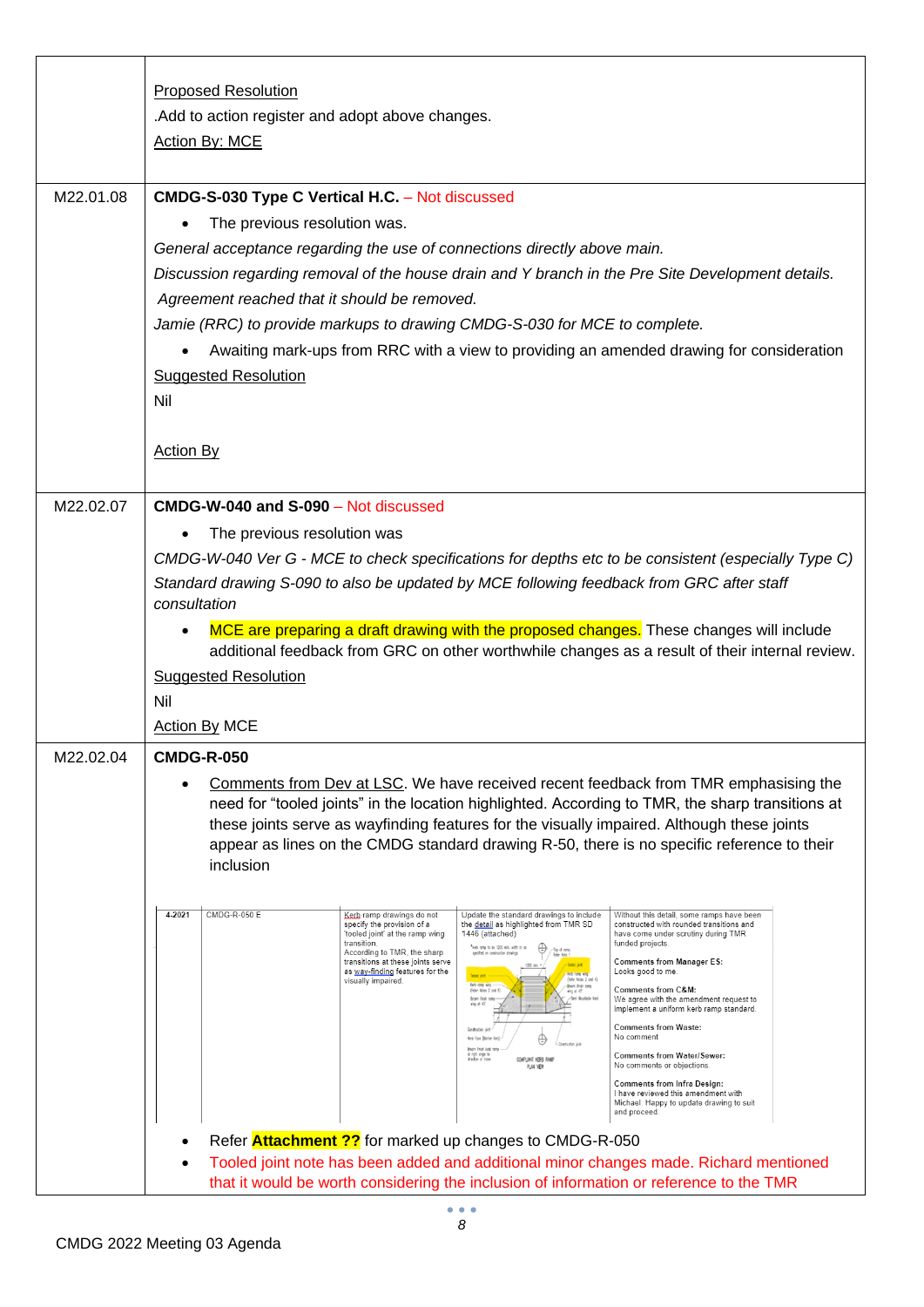|           | standard drawings KGR1 and KGR2.                                                                                                                                                                                                 |                                                                                                                                                                                                                                                                                                                                                                                                                                                                                      |
|-----------|----------------------------------------------------------------------------------------------------------------------------------------------------------------------------------------------------------------------------------|--------------------------------------------------------------------------------------------------------------------------------------------------------------------------------------------------------------------------------------------------------------------------------------------------------------------------------------------------------------------------------------------------------------------------------------------------------------------------------------|
|           | Resolution                                                                                                                                                                                                                       |                                                                                                                                                                                                                                                                                                                                                                                                                                                                                      |
|           | Revised drawing and TMR drawings KGR1/KGR2 to be sent to committee for further discussion/<br>consideration.                                                                                                                     |                                                                                                                                                                                                                                                                                                                                                                                                                                                                                      |
|           | <b>Action By</b>                                                                                                                                                                                                                 |                                                                                                                                                                                                                                                                                                                                                                                                                                                                                      |
|           | <b>MCE</b>                                                                                                                                                                                                                       |                                                                                                                                                                                                                                                                                                                                                                                                                                                                                      |
| M22.02.05 | D5 - Use of corrugated polypropylene drainage pipes                                                                                                                                                                              |                                                                                                                                                                                                                                                                                                                                                                                                                                                                                      |
|           | LSC is suggesting use of corrugated polypropylene drainage pipes.                                                                                                                                                                |                                                                                                                                                                                                                                                                                                                                                                                                                                                                                      |
|           | CMDG-D, CMDG-D5, C221.<br>$6 - 2021$<br>drainage pipes.                                                                                                                                                                          | Addition of corrugated polypropylene<br>Twin wall corrugated polypropylene<br>drainage pipes offer many benefits<br>compared to reinforced concrete pipes.<br>Benefits include:                                                                                                                                                                                                                                                                                                      |
|           |                                                                                                                                                                                                                                  | · Excellent corrosion and chemical<br>resistance<br>. Can be cut to length with no detriment to<br>corrosion resistance<br>• Excellent rubber ring joint sealing system<br>· Smooth bore providing optimum hydraulic<br>performance<br>• Available in 6 metre lengths<br>. Lighter to handle with a lower risk rating for<br>those handling the pipes<br>· Smaller diameter pipes can be man<br>handled<br>• Lower transport costs<br>• Large and diverse range of fitting available |
|           |                                                                                                                                                                                                                                  | CMDG-D, CMDG-D5, C221.<br>Addition of corrugated polypropylene<br>drainage pipes.                                                                                                                                                                                                                                                                                                                                                                                                    |
|           | C221 Section C221.04 mentions FRC and RCP pipes but not Plastic.                                                                                                                                                                 |                                                                                                                                                                                                                                                                                                                                                                                                                                                                                      |
|           | Current Section D05.18 reads as follows.                                                                                                                                                                                         |                                                                                                                                                                                                                                                                                                                                                                                                                                                                                      |
|           | D05.18.<br><b>PIPE MATERIAL</b>                                                                                                                                                                                                  |                                                                                                                                                                                                                                                                                                                                                                                                                                                                                      |
|           | D05.18.01.<br>The following pipe materials are approved subject to minimum cover and<br>installation requirements stated by the manufacturer:                                                                                    |                                                                                                                                                                                                                                                                                                                                                                                                                                                                                      |
|           | Steel reinforced concrete pipe and culverts to AS4058; and<br>٠                                                                                                                                                                  |                                                                                                                                                                                                                                                                                                                                                                                                                                                                                      |
|           | Fibre Reinforced pipes to AS4139.; and<br>$\bullet$<br>٠                                                                                                                                                                         | Other pipes will be considered subject to individual Council                                                                                                                                                                                                                                                                                                                                                                                                                         |
|           | approval.                                                                                                                                                                                                                        |                                                                                                                                                                                                                                                                                                                                                                                                                                                                                      |
|           | D05.18.02.<br>All joints between pipes shall be Rubber Ring Joints (RRJ).                                                                                                                                                        |                                                                                                                                                                                                                                                                                                                                                                                                                                                                                      |
|           | It is noted that Hydra Storm supplies pipe as follows:<br>Manufactured in accordance to AS - NZS 5065<br>$\circ$<br>Available from Diameter Nominal (DN) 225mm to 600mm<br>$\circ$<br>Manufactured from recycled HDPE<br>$\circ$ |                                                                                                                                                                                                                                                                                                                                                                                                                                                                                      |
|           |                                                                                                                                                                                                                                  |                                                                                                                                                                                                                                                                                                                                                                                                                                                                                      |
|           |                                                                                                                                                                                                                                  |                                                                                                                                                                                                                                                                                                                                                                                                                                                                                      |
|           | C221 will need to be updated at the same time as D5.<br>get additional information and specifications.                                                                                                                           | Richard mentioned that he is meeting with a representative from Iplex next week where he will                                                                                                                                                                                                                                                                                                                                                                                        |
|           | Resolution                                                                                                                                                                                                                       |                                                                                                                                                                                                                                                                                                                                                                                                                                                                                      |
|           | meeting.                                                                                                                                                                                                                         | Richard to collate information and specifications and send to committee for further discussion at next                                                                                                                                                                                                                                                                                                                                                                               |
|           | <b>Action By</b>                                                                                                                                                                                                                 |                                                                                                                                                                                                                                                                                                                                                                                                                                                                                      |
|           | <b>MCE</b>                                                                                                                                                                                                                       |                                                                                                                                                                                                                                                                                                                                                                                                                                                                                      |
|           |                                                                                                                                                                                                                                  |                                                                                                                                                                                                                                                                                                                                                                                                                                                                                      |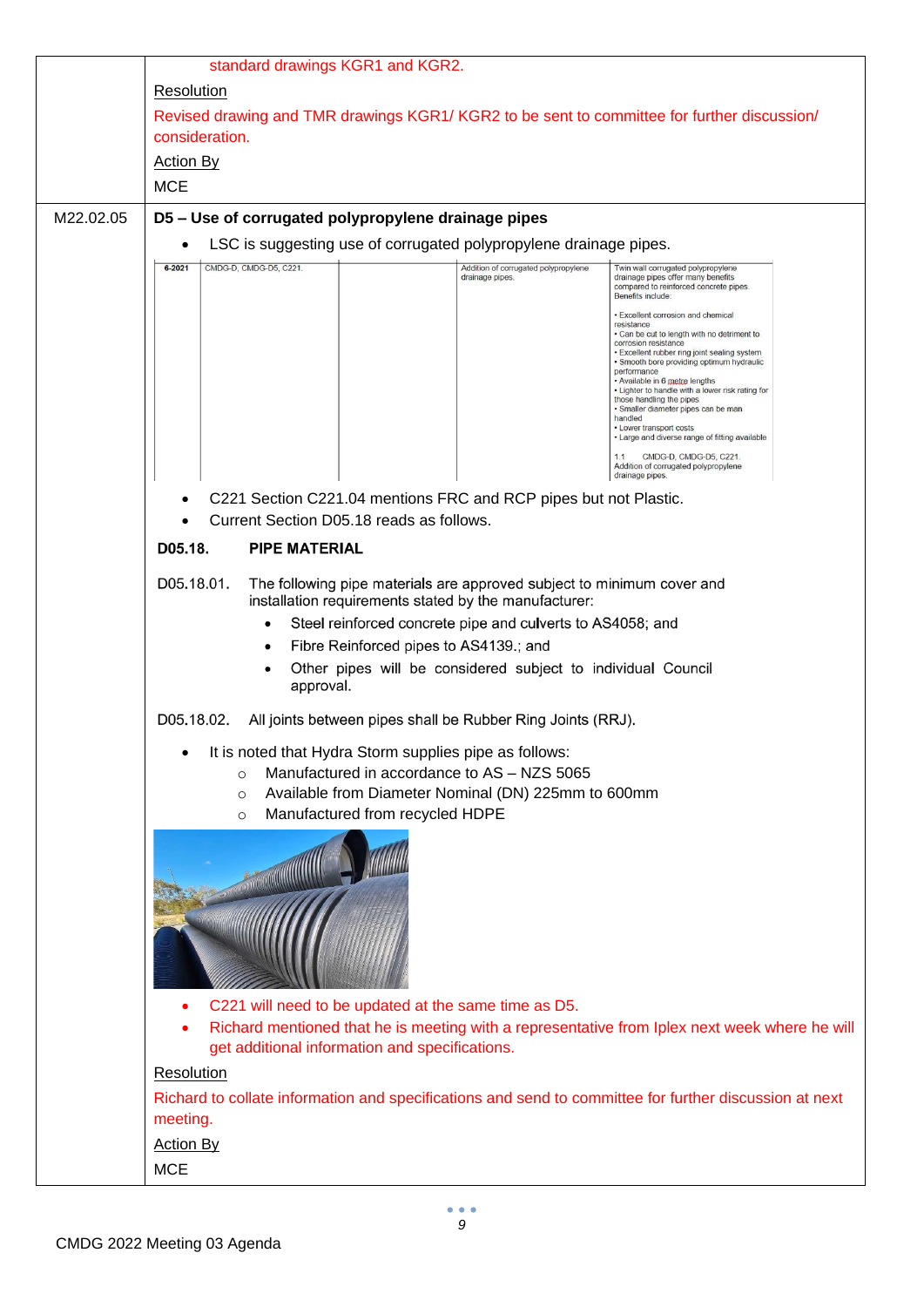| M22.02.06 | CMDG-D-033 Use of Precast Square roofwater pits - Not discussed                                                                                                                       |
|-----------|---------------------------------------------------------------------------------------------------------------------------------------------------------------------------------------|
|           | LSC propose use of proprietary precast square roofwater pits.<br>$\bullet$                                                                                                            |
|           | Note 5 to CMDG-D-033 permits use of precast chambers but Note 6 says covers and frames<br>$\bullet$                                                                                   |
|           | must be circular<br>$2 - 2021$<br>CMDG Request for amendment -<br><b>Comments from Waste: Nil input is</b><br>change drawing to include drawing of                                    |
|           | Roofwater inspection<br>Roofwater inspection chambers<br>chambers<br>600x600 precast pit with galvanised lid.<br>required.<br>$CMDG-D-0(D)$<br>CMDG-D-0(D)                            |
|           | <b>Comments from Water:</b><br>Nil comments as drawing is related to<br>stormwater drainage access chamber not<br>sewerage access chamber.                                            |
|           | <b>Comments from Infra Design:</b><br>Roofwater inspection chamber drawing to<br>show a square pit detail (600x600 Field Inlet<br>type) as this is the most commonly used on<br>site. |
|           | Comments from Infra Planning: No<br>comment provided                                                                                                                                  |
|           | Comments from Infra DET: No comment<br>provided                                                                                                                                       |
|           | Comments from Facilities - Assets / GIS:<br>No comment provided                                                                                                                       |
|           | <b>Comments from Construction /</b><br>Maintenance                                                                                                                                    |
|           | Hi Ellen,<br>I support the proposal as it will be easier to<br>procure these products.                                                                                                |
|           | If you have any queries regarding the above,<br>please contact me. Thanks.<br>Darren Hines                                                                                            |
|           |                                                                                                                                                                                       |
|           | Rocla pit left - Holcim pit right<br><b>Suggested Resolution</b><br>For discussion<br><b>Action By MCE</b>                                                                            |
|           |                                                                                                                                                                                       |
| 722       | D6 Site Regrading - consider retaining wall issue - Not discussed<br>The previous resolution was                                                                                      |
|           | <mark>?????</mark>                                                                                                                                                                    |
|           |                                                                                                                                                                                       |
|           | No progress on this issue yet - need to discuss its priority and resources to progress the<br>$\bullet$                                                                               |
|           | matter                                                                                                                                                                                |
|           | <b>Suggested Resolution</b>                                                                                                                                                           |
|           | For discussion                                                                                                                                                                        |
|           | <b>Action By MCE</b>                                                                                                                                                                  |
|           |                                                                                                                                                                                       |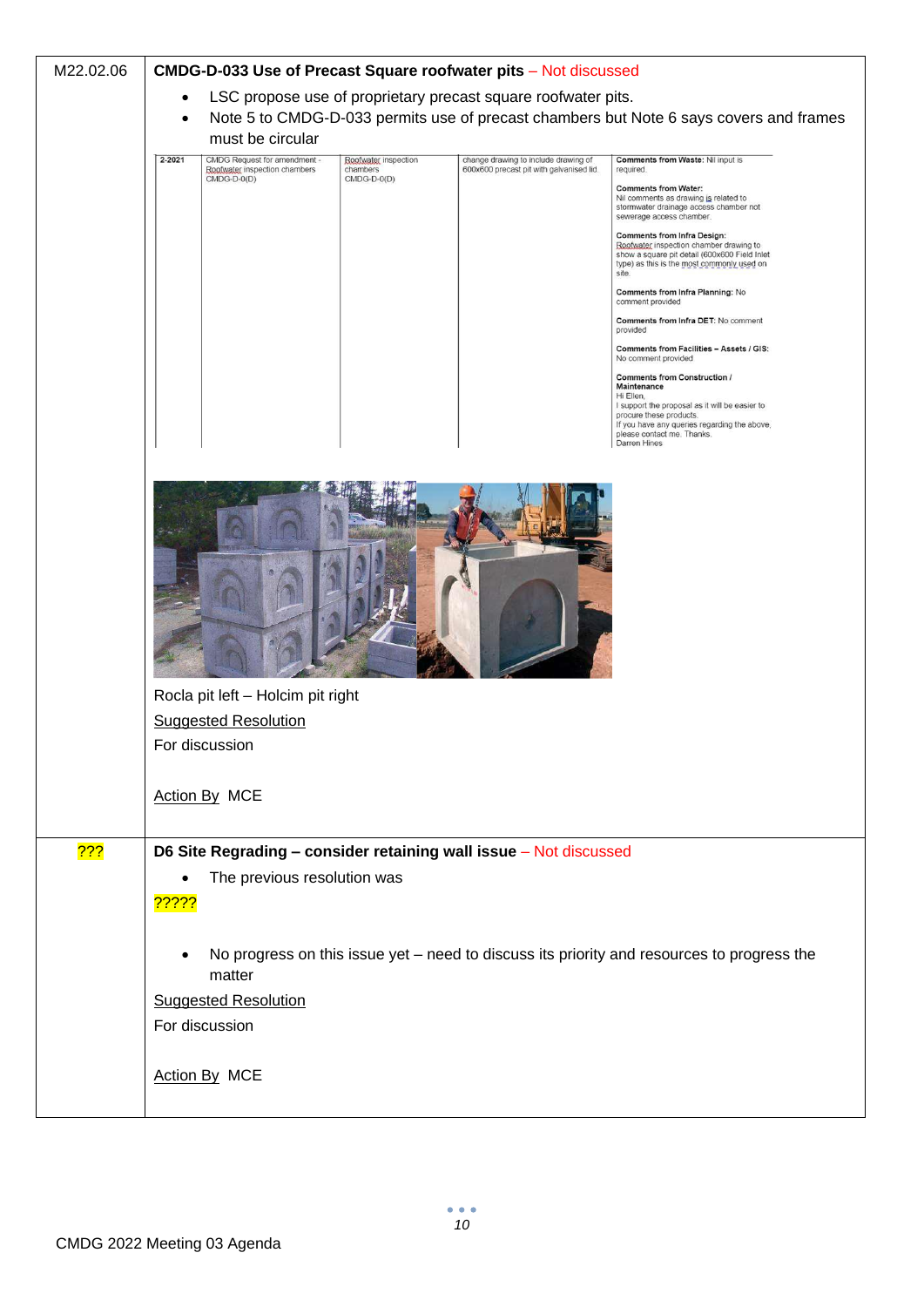| M22.03.01 | <b>CMDG-G-013 Locking Rail - Not discussed</b>                                                                                                                                                                                                                                                                                                             |
|-----------|------------------------------------------------------------------------------------------------------------------------------------------------------------------------------------------------------------------------------------------------------------------------------------------------------------------------------------------------------------|
|           | The previous resolution was<br>$\bullet$<br>Some interest from committee regarding removable bollards/lockrails. Existing lockrail drawing<br>(not part of standard drawings set) to be discussed at next meeting.                                                                                                                                         |
|           | Discussions at the previous meeting centred on a new Lockrail drawing presented by LSC some<br>$\bullet$<br>time ago (along with a suite of Parks drawings). However, there already is a lockrail drawing<br>included in CMDG. Both drawings are at <b>Attachment ??.</b><br>Need to decide if the new drawing is to be adopted or stick with the old one. |
|           | $\bullet$<br><b>Suggested Resolution</b>                                                                                                                                                                                                                                                                                                                   |
|           | For discussion                                                                                                                                                                                                                                                                                                                                             |
|           |                                                                                                                                                                                                                                                                                                                                                            |
|           | Action By MCE                                                                                                                                                                                                                                                                                                                                              |
| M22.03.02 | CMDG-G-20 Heavy Duty Cattle Grid Drawing Updated - Not discussed                                                                                                                                                                                                                                                                                           |
|           | <b>Attachment ??</b> is an updated grid drawing by GRC for consideration. The major changes are<br>$\bullet$<br>???                                                                                                                                                                                                                                        |
|           | This drawing is currently applicable to GRC and RRC only.<br>$\bullet$                                                                                                                                                                                                                                                                                     |
|           | <b>Suggested Resolution</b>                                                                                                                                                                                                                                                                                                                                |
|           | CMDG-G-20 Ver E be approved for upload to the website.                                                                                                                                                                                                                                                                                                     |
|           |                                                                                                                                                                                                                                                                                                                                                            |
|           | Action By MCE                                                                                                                                                                                                                                                                                                                                              |
|           |                                                                                                                                                                                                                                                                                                                                                            |
| M22.03.03 | D2, C242 & C221 Use of Recycled Glass - Not discussed                                                                                                                                                                                                                                                                                                      |
|           | ??                                                                                                                                                                                                                                                                                                                                                         |
|           |                                                                                                                                                                                                                                                                                                                                                            |
|           | <b>Suggested Resolution</b>                                                                                                                                                                                                                                                                                                                                |
|           | For discussion                                                                                                                                                                                                                                                                                                                                             |
|           | Action By MCE                                                                                                                                                                                                                                                                                                                                              |
|           |                                                                                                                                                                                                                                                                                                                                                            |
|           |                                                                                                                                                                                                                                                                                                                                                            |
| M22.03.04 | D11 and D12 -Removal of "Trunk" and "Non-Trunk" wording from scope section. D11.01.01 and<br>$D12.01.01 - Not discussed$                                                                                                                                                                                                                                   |
|           |                                                                                                                                                                                                                                                                                                                                                            |
|           | ??<br>$\bullet$                                                                                                                                                                                                                                                                                                                                            |
|           | <b>Suggested Resolution</b><br>For discussion                                                                                                                                                                                                                                                                                                              |
|           |                                                                                                                                                                                                                                                                                                                                                            |
|           | Action By MCE                                                                                                                                                                                                                                                                                                                                              |
|           |                                                                                                                                                                                                                                                                                                                                                            |
|           |                                                                                                                                                                                                                                                                                                                                                            |